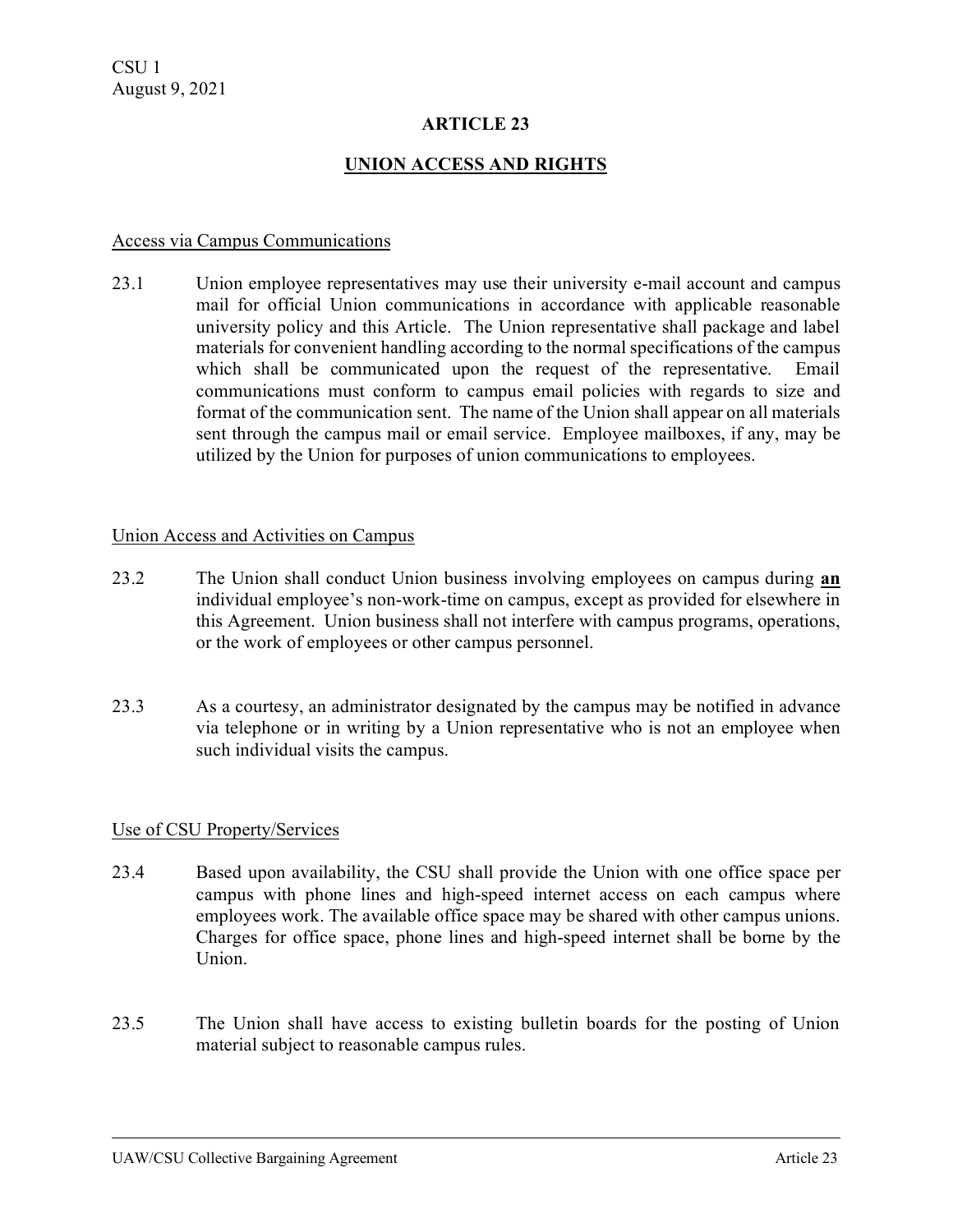23.6 The University shall provide the Union access to meeting rooms at no cost based on availability and in accordance with reasonable campus rules. Use of other University equipment property or services shall be provided at reasonable cost, if any, in accordance with reasonable campus rules.

## Union Release Time

- 23.7 Union leave shall be defined as
	- a. a full or partial leave of absence from an appointment within a UAW-represented classification or
	- b. an appointment to a UAW classification for purposes as designated by the UAW. Such appointments may only be made to students who are in good academic standing as defined in Article 2.4, and who are either currently employed in Unit 11, or previously have been employed in Unit 11.

Leaves as defined in (a) shall be without loss of compensation or benefits.

Appointments under (b) shall be at the current rate of compensation for Academic Student Employees holding a concurrent appointment in the Bargaining Unit. Where the Academic Student Employee holds multiple concurrent appointments, the appointment and compensation paid under this provision shall be at the highest appointment held.

For Academic Student Employees who do not hold a concurrent appointment within the Bargaining Unit, the appointment shall be at the previous salary of the range and classification in which the student was most recently employed within the Bargaining Unit.

## *Non-Reimbursable Union Leave*

- 1. Prior to the start of the academic term, or as soon as practicable, the UAW shall submit to the Chancellor's Office a list of Academic Student Employees for whom union leave is being requested. Not more than two such union leaves at any one campus may be designated. Such a list shall include the employee's name, campus, title and duration of appointment.
- 2. Leave hereunder shall not exceed a total of three (3) Full-Time Equivalent positions per year.
- 3. Use of leave under this provision shall only be as designated by UAW and may be partial, or up to the maximum time base of a 0.5 Full-Time Equivalent appointment.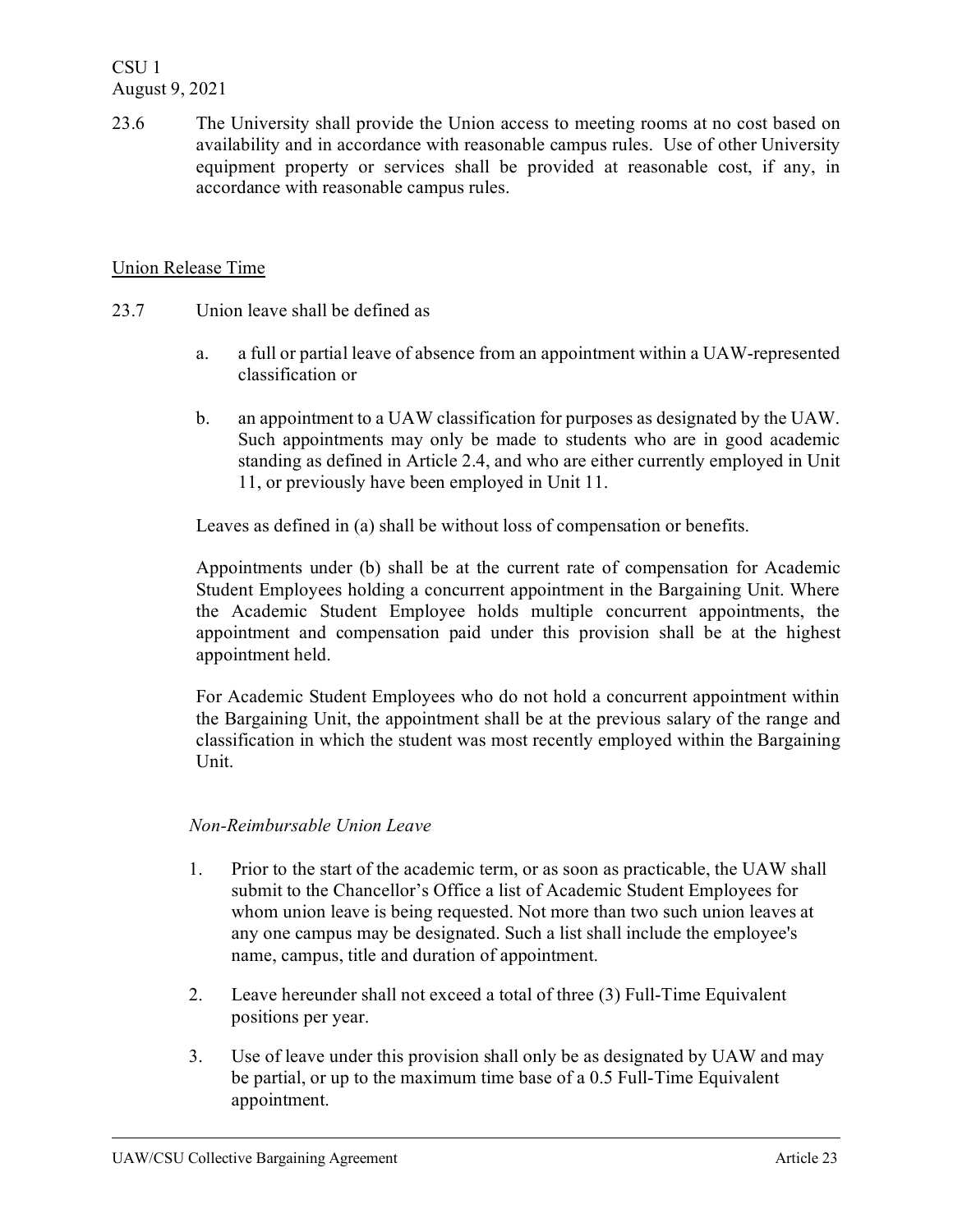- 4. No carry over from one fiscal year to another is permitted.
- 5. If a leave is to be ended early and the employee returns to work, UAW shall give the campus a minimum of fourteen (14) calendar days notice.
- 6. UAW must report to the CSU when the statewide or campus maximum is reached.
- 7. An employee on such a leave shall continue to earn service credit and retirement credit if applicable.
- 8. Vacation, holiday and sick leave credit(s) shall continue to accrue if applicable.

## *Reimbursable Union Leave*

- 1. Prior to the start of the academic term or as soon as practicable, the UAW shall submit to the Chancellor's Office a list of Academic Student Employees for whom reimbursable union leave is being requested. Such a list shall include the employee's name, campus, title and duration of appointment. Such leaves shall not exceed an aggregate amount of six (6) Full-Time Equivalent positions per year.
- 2. Use of leave under this provision shall only be as designated by UAW and may be partial, or up to the maximum time base of a 0.5 Full-Time Equivalent appointment.
- 3. If a leave is to be ended early and the employee returns to work, UAW shall give the campus a minimum of 14 calendar days notice.
- 4. No carry over from one fiscal year to another is permitted.
- 5. An employee on such a leave shall continue to earn service credit and retirement credit if applicable.
- 6. Vacation, holiday and sick leave credit(s) shall continue to accrue if applicable.
- 7. The CSU shall be reimbursed by UAW for all compensation (including benefits) paid to the employee during such a leave. Reimbursement shall be made by UAW no later than thirty (30) calendar days from its receipt of the CSU certification of payment of compensation to the employee. The parties agree that failure to reimburse the CSU within thirty (30) calendar days may result in the denial of any subsequent requests for leave under this provision until all delinquent payments have been made.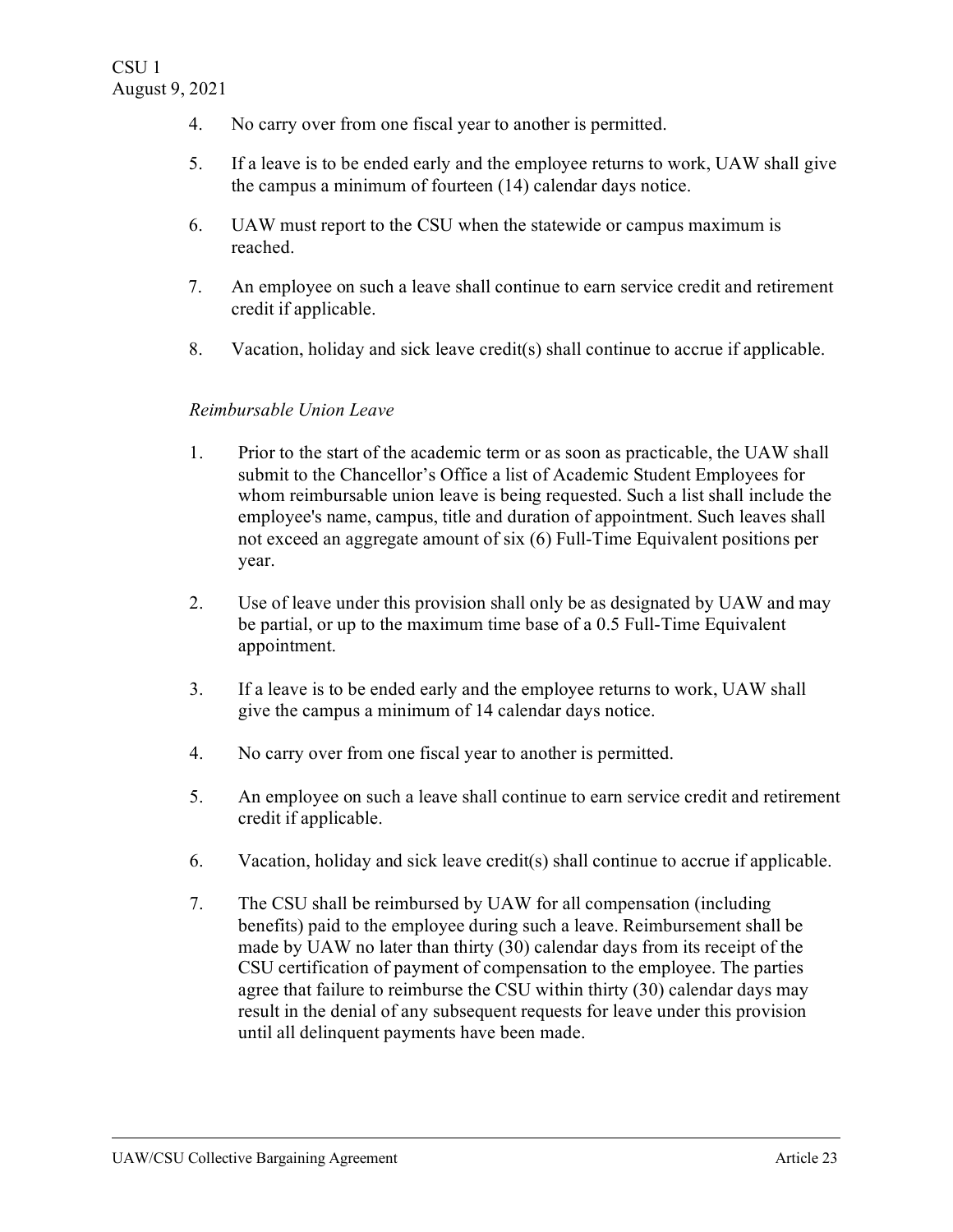## Employee Lists

- 23.8 Except as otherwise provided by the parties, the CSU, through the Office of the Chancellor, shall provide the following information to the Union by the end of the first week of every month in a computer-readable format in two files containing information on every employee in the unit:
- 23.9 Employment History Report:
	- Name
	- Email Address
	- **Unique identifier for each employee (formula is confidential)**
	- Home Address
	- **Original Hire Date**
	- Class code
	- Class title
	- CB ID
	- **Range code**
	- **Rate of pay (monthly or hourly, depending on class, reflects FTE)**
	- Campus
	- **FTE decimal (will be zero for ISA classes because they are hourly)**
	- Reporting unit code
	- Reporting unit description
	- PIMS department code
	- PIMS department name
	- **Status (active or unpaid leave)**
	- **Length of appointment**
	- **Appointment expiration date**

Payroll Report:

- Name
- **Appointment Number**
- **Starting Date**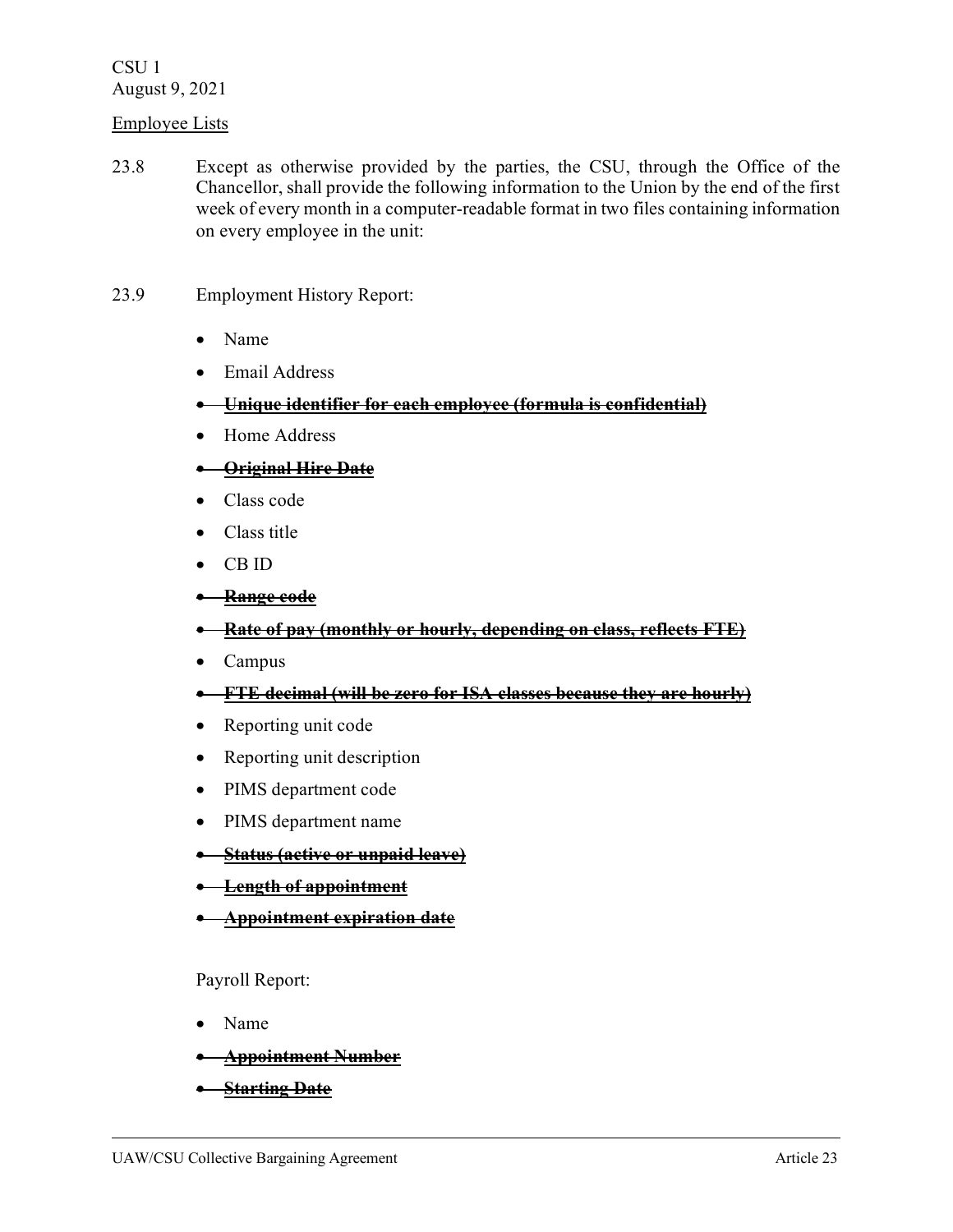- College Name
- Undergraduate or Graduate Status
- **Separation Date**
- **Earned Date**
- **Unique identifier for each employee (formula is confidential)**
- Class code
- Campus
- Reporting unit code
- Reporting unit description
- **Action code (regular pay, supplemental pay, redeposit, accounts receivable, reverse accounts receivable)**
- **Gross monthly pay**
- **Monthly employer contribution for each benefit plan (includes health, flexcash, dental, vision, life, retirement, social security, Medicare)**
- **Hours paid**
- **Dues and Union deductions of any kind, or Agency fees**
- **Pay period (month and year)**
- 23.10 As a condition of providing and having confirmed receipt of the aforementioned information on a monthly basis the CSU and the Union agree that the CSU is under no obligation to provide the identical employee information for the identical period of time more than one time during the life of this Agreement.

## University Representatives

23.11 The CSU shall designate the University representatives responsible for responding to Union information requests under HEERA and this Agreement. The Union shall only submit information requests to these designated CSU representatives or their designees.

## Reimbursement of Costs

23.12 The Union shall promptly reimburse the University for the reasonable cost of providing information, except for the information identified above, requested pursuant to HEERA, the Public Records Act, or this Agreement.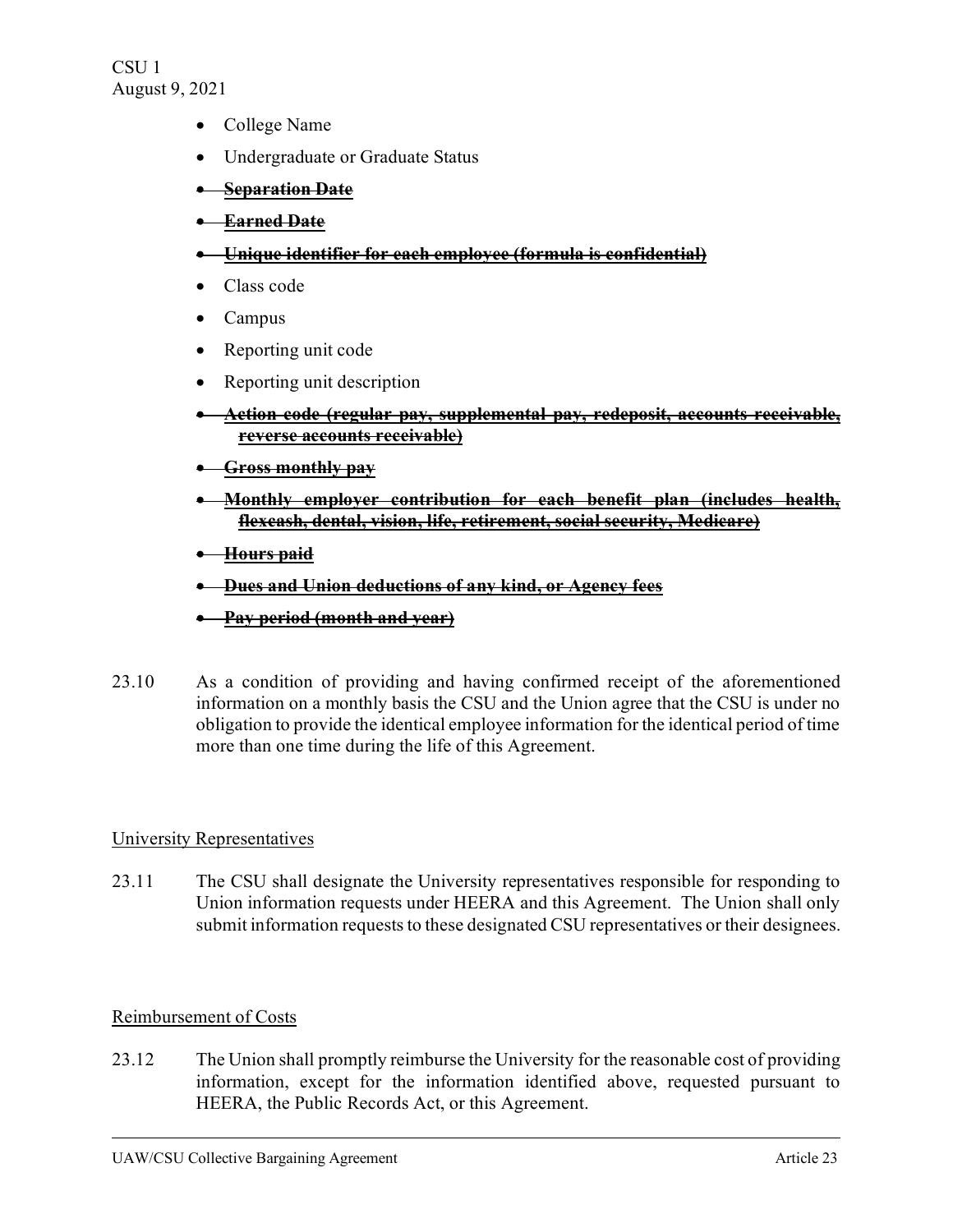## Publication of the Agreement

23.13 Upon ratification and approval by the parties, the University shall publish the agreement on its website.

## Union Orientation

**XXX Consistent with state law (Government Code section 3255.5(b)(3)), "onboarding" is understood to mean the process by which new Academic Student Employees are advised of their employment status, rights, benefits, duties, and responsibilities of their appointment. Onboarding of Academic Student Employees may occur in-person, online, through electronic communications, and/or mail or postal courier.**

**XXX "New Academic Student Employee" means any newly hired individual into a classification as set forth in Provision 1.2 of this collective bargaining agreement. An Academic Student Employee reappointed to a subsequent appointment at the same campus, who held an appointment at that campus in the current or immediately prior academic year shall not be considered a "New Academic Student Employee" for purposes of this Article.**

- 23.14 The Union shall be provided 30 minutes to present Union information at campus-wide, college-wide and tutoring center employment **in-person** orientations. The Union shall also be provided 30 minutes to present Union information at department **in-person**  employment orientations if all of the unit members have not been required to attend an employment orientation as defined above. **The University will provide the Union with at least ten (10) days' notice of the date, time, and location of any campuswide, college-wide, tutoring center, or department New Academic Student Employee onboardings. When onboarding events are scheduled with less than ten (10) days' notice, UAW will receive notice as soon as the information is available for distribution to new employees.**
- **XXX In instances in which New Academic Student Employees are onboarded through scheduled office visits to a campus' human resources or academic affairs office, the campus shall inform UAW of any appointments scheduled by emailing UAW at [NEONotification@uaw4123.org.](mailto:NEONotification@uaw4123.org) Additional arrangements may be made between campuses and their local UAW chapter to supplement this arrangement. UAW will be provided the opportunity to attend such appointments, and UAW will provide the campus' human resources or academic affairs office with advance notice of UAW's attendance. When onboarding occurs through drop-in visits or UAW representatives are unavailable, the campus will provide New Academic Student Employees with a "packet" to be supplied by UAW for such purposes.**